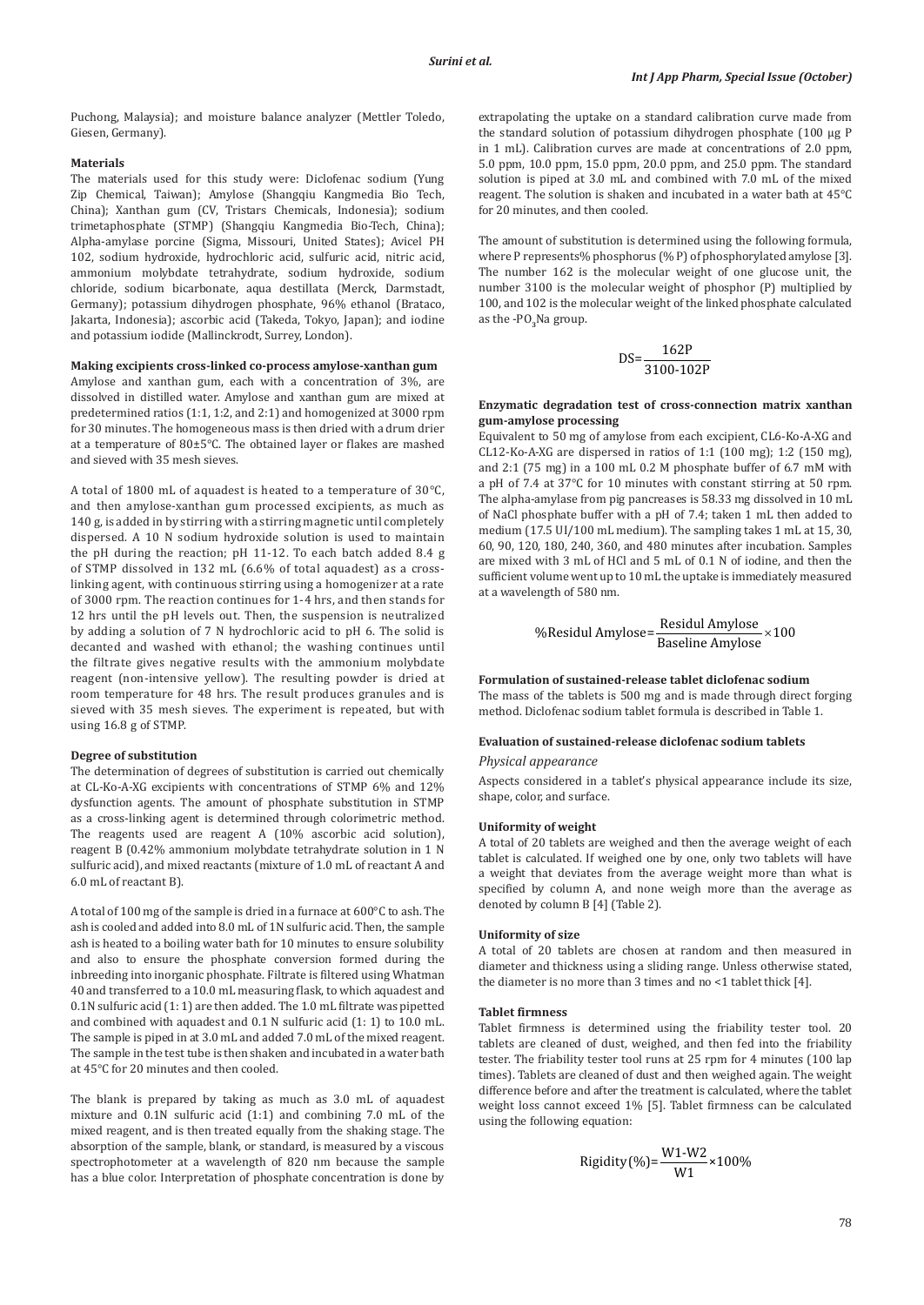### **Test index expands slow tablet formula slow**

The expanding index is tested using a tablet formula F1-F6 that has been printed into tablets, weighing  $\pm$  500 mg each. Each tablet is inserted into a Petri dish containing 10 mL of phosphate buffer medium with a pH of 7.4. The expanding index is measured through the increase in tablet weight, up to the  $8<sup>th</sup>$  hr. Tablets are weighed at 15, 30, 60, 90, 120, 180, 240, 360 and 480 minutes.

# **Dissolution test of diclofenac sodium tablet with and without addition of alpha-amylase**

# *Quantitation of diclofenac sodium content in tablets*

Quantitation of the diclofenac sodium content in tablets is done through UV-visible spectrophotometry method. Tablet powder equivalent to 50 mg diclofenac sodium is weighed, incorporated into a 100.0 mL measuring flask, and then dissolved with 0.1 N sodium hydroxide up to the limit. It is then filtered and 10 mL of the first filtrate is discarded. After that the filtrate is piped in 2 mL and then put into a 100 mL measuring flask, with 0.1N sodium hydroxide added to the limit. The absorption is measured at its maximum wavelength. Meanwhile, to interpret the results, a calibration curve of standard BPFI diclofenac sodium is prepared with concentrations of 4 ppm, 6 ppm, 8 ppm, 10 ppm, 12 ppm, 14 ppm, and 16 ppm in 0.1 N sodium hydroxide. Tablets are said to qualify if they contain diclofenac sodium 90.0-110.0% of the value listed on the label.

### **Drug release (dissolution) test**

The diclofenac sodium dissolution test of a sustained-release tablet of diclofenac sodium is carried out using a type-2 dissolution device that is a type of paddle and conducted in two mediums, that is, in a 900 mL medium of 0.2 M phosphate buffer pH 7.4 and 900 mL of 6.7 mM phosphate buffer medium at pH 7.4 containing alpha-amylase. The dissolution medium is maintained at 37±0.5°C with a 50 rpm stirring speed.

Samples are taken at minute 15, 30, 60, 90, 120, 180, 240, 360, and 480. Then, the amount of diclofenac sodium dissolved is measured using a UV-visible spectrophotometer at maximum wavelength (276 nm), using the phosphate buffer 0.2 M pH 7.4 solution as the blank control. If necessary, dilution of the filtrate has been taken [6].

# **Table 1: Diclofenac sodium tablet formula**

| <b>Materials</b>     | F1  | F <sub>2</sub>           | F3  | F4  | F5  | F6  |
|----------------------|-----|--------------------------|-----|-----|-----|-----|
| Sodium diclofenac    | 75  | 75                       | 75  | 75  | 75  | 75  |
| $CL6-Ko-A-XG (1:1)$  | 300 |                          |     |     |     |     |
| CL6-Ko-A-XG (1:2)    |     | 300                      |     |     |     |     |
| $CL6-Ko-A-XG (2:1)$  |     | $\overline{\phantom{0}}$ | 300 |     |     |     |
| CL12-Ko-A-XG (1:1)   |     |                          |     | 300 |     |     |
| CL12-Ko-A-XG (1:2)   |     |                          |     |     | 300 |     |
| $CL12-Ko-A-XG (2:1)$ |     |                          |     |     | -   | 300 |
| Avicel PH 102        | 125 | 125                      | 125 | 125 | 125 | 125 |
| Total (mg)           | 500 | 500                      | 500 | 500 | 500 | 500 |

CL6-Ko-A-XG: Cross-linked excipient with 6% STMP amylose-xanthan gum process. CL12-Ko-A-XG: Cross-linked excipient with 12% STMP amylose-xanthan gum process

|  |  |  | Table 2: Weight uniformity requirements |
|--|--|--|-----------------------------------------|
|--|--|--|-----------------------------------------|

| Average weight   | Average weight aberration<br>in% |    |
|------------------|----------------------------------|----|
|                  | А                                | в  |
| 25 mg or less    | 15                               | 30 |
| $26 - 150$ mg    | 10                               | 20 |
| 150-300 mg       | 7.5                              | 15 |
| More than 300 mg | 5                                | 10 |

Source: Ministry of Health Republic of Indonesia, 1979

The calculation of the cumulative amount of diclofenac sodium dissolved at a given time is:

W =t 1V .C+V .C t t n 0 2 ( ) −1 ∑

$$
\% \text{Dis solved diclofenac sodium} \text{=}\frac{\text{W}_{\text{t}}}{\text{W}_{\text{0}}} \times 100\%
$$

Information:

- $W_t$  = The cumulative amount of diclofenac sodium is de-dissolved at time t  $W_0$  = The amount of sodium diclofenac present in the matrix
- C = Concentration of diclofenac sodium which is dissolved at time t
- $V_1$  = Dissolution test fluid volume

 $V_2$  = Volume of pipetted fluid.

Dissolution data are calculated using the drug release kinetics model. The test is also conducted to determine the dissolution mechanism that occurs.

# **RESULTS AND DISCUSSION**

The synthesis of excipients of cross-connection xanthan gum-amylose processing is shown in Table 3. In addition, Table 4 shows the substitution degrees.

# **Enzymatic degradation test of excipients**

Evaluation of sustained-release diclofenac sodium tablets, according to the mass evaluation of tablets, is shown in Table 5. Further, tablet weight uniformity, size uniformity, and tablet hardness are described in Tables 6-8, respectively.

#### **Index expands**

Dissolution test of diclofenac sodium tablet with and without addition of alpha-amylase, and the quantitation of diclofenac sodium content in tablets are shown in Table 9.

# **Release (dissolution) drug test**

Fig. 1 shows that the drug release profile of F2 in the medium containing the enzyme is not affected by alpha-amylase. Formulas 1 and 3 have a slower drug release than those in a non-enzyme medium.

| Table 3: The percentage yield of excipients synthesis of the |
|--------------------------------------------------------------|
| amylose-xanthan gum process and xanthan gum-amylose          |
| cross-linked excipient exchanges                             |

| <b>Excipients</b> | Yield $(\% )$ |
|-------------------|---------------|
| $K_0$ -A-XG 1:1   | 70.89         |
| $K_0$ -A-XG 1:2   | 66.42         |
| $K_0$ -A-XG 2:1   | 69.83         |
| $CL6-Ko-A-XG 1:1$ | 99.29         |
| CL6-Ko-A-XG 1:2   | 98.60         |
| $CL6-Ko-A-XG2:1$  | 96.82         |
| CL12-Ko-A-XG 1:1  | 96.14         |
| CL12-Ko-A-XG 1:2  | 97.50         |
| $CL12-Ko-A-XG2:1$ | 96.03         |

# **Table 4: Data of % P and degree of substitution excipients CL6‑Ko‑A‑XG and CL12‑Ko‑A‑XG**

| <b>Excipients</b>  | %p               | DS                |
|--------------------|------------------|-------------------|
| CL6-Ko-A-XG (1:1)  | $1.91 \pm 0.095$ | $0.099 \pm 0.006$ |
| CL6-Ko-A-XG (1:2)  | $1.77 \pm 0.095$ | $0.090 \pm 0.006$ |
| CL6-Ko-A-XG (2:1)  | $1.77 \pm 0.072$ | $0.090 \pm 0.004$ |
| CL12-Ko-A-XG (1:1) | $4.78 \pm 0.176$ | $0.289 \pm 0.013$ |
| CL12-Ko-A-XG (1:2) | $4.55 \pm 0.147$ | $0.272 \pm 0.011$ |
| CL12-Ko-A-XG (2:1) | $4.42 \pm 0.152$ | $0.262 \pm 0.011$ |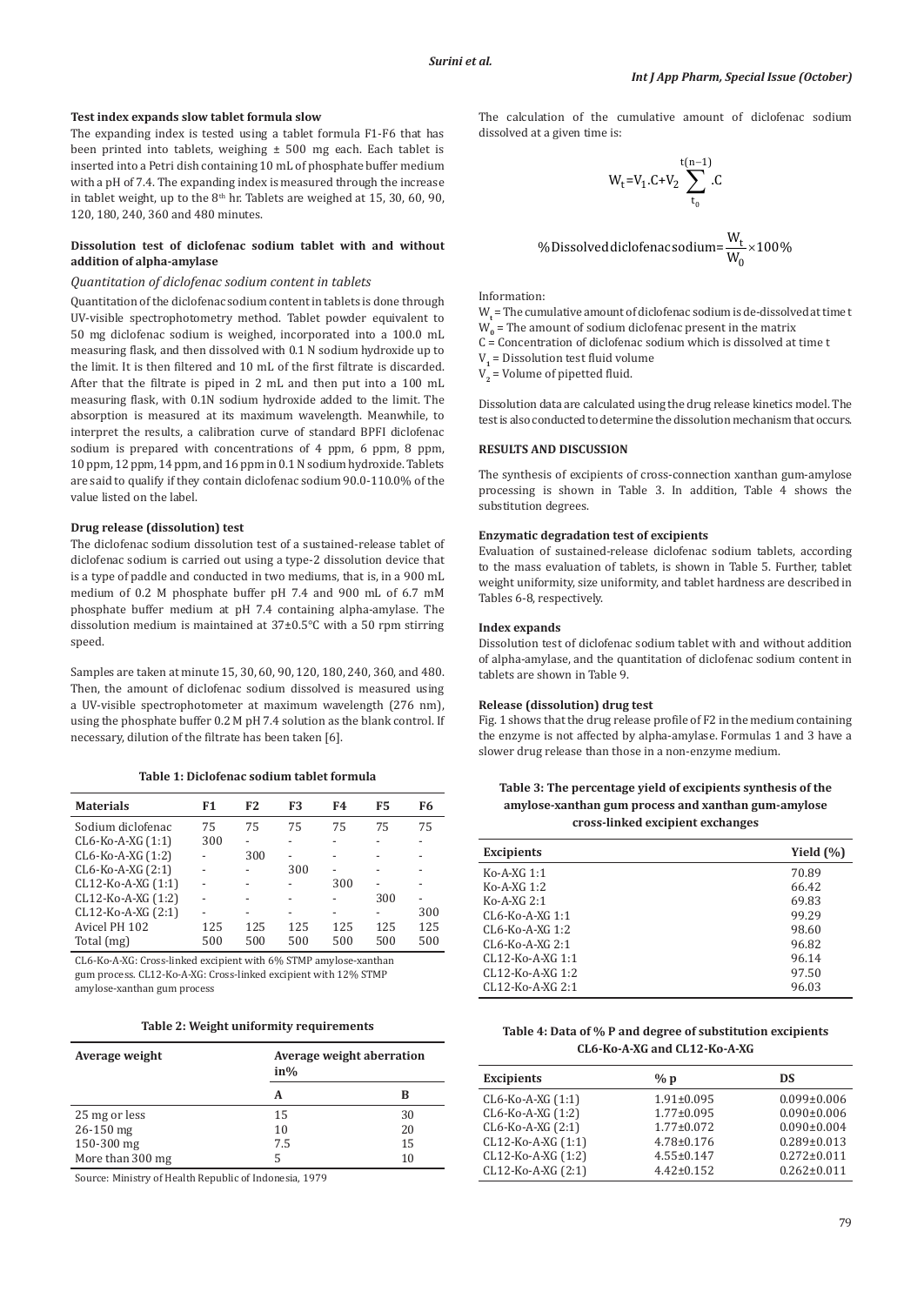**Table 5: Mass evaluation data of F1‑F6 tablets**

| Formula | Flow rate (gram/second) | Repose angle (0) | Hausner ratio   | Compressibility index $(\% )$ | Category |
|---------|-------------------------|------------------|-----------------|-------------------------------|----------|
|         | $5.05 \pm 0.13$         | $34.63 \pm 1.14$ | $1.15 \pm 0.01$ | $12.78 \pm 0.96$              | Good     |
|         | $5.59 \pm 0.11$         | $33.96 \pm 1.14$ | $1.15 \pm 0.01$ | 12.78±0.96                    | Good     |
|         | $5.39 \pm 0.03$         | $35.61 \pm 0.56$ | $1.13 \pm 0.02$ | $11.11 \pm 1.92$              | Good     |
| 4       | $5.97 \pm 0.12$         | $29.74 \pm 0.00$ | $1.17 \pm 0.01$ | $16.89 \pm 1.31$              | Special  |
| 5       | $4.33 \pm 0.16$         | $33.97 \pm 1.14$ | $1.23 \pm 0.02$ | $12.54 \pm 2.47$              | Good     |
| 6       | $4.94 \pm 0.32$         | $31.98 \pm 0.20$ | $1.16 \pm 0.01$ | $13.89 \pm 0.96$              | Good     |

**Table 6: The result of uniform weight evaluation of F1‑F6 tablets**

| Formula | Weight (mg)       | % Deviation     |
|---------|-------------------|-----------------|
|         | $502.15 \pm 1.87$ | $1.00 \pm 0.00$ |
| 2       | $501.80 \pm 2.26$ | $1.00 \pm 0.00$ |
| 3       | $502.19 \pm 0.76$ | $1.00 \pm 0.00$ |
| 4       | $502.50 \pm 2.26$ | $1.00 \pm 0.00$ |
|         | $500.30 \pm 1.56$ | $1.00 \pm 0.00$ |
|         | $503.05 \pm 1.64$ | $1.00 \pm 0.00$ |

**Table 7: Results of uniform size evaluation of sustained‑release tablets F1‑F6**

| Formula       | Diameter (cm)   | Thickness (cm)  | Diameter/<br>thickness (cm) |
|---------------|-----------------|-----------------|-----------------------------|
|               | $1.22 \pm 0.00$ | $0.33 \pm 0.04$ | $3.68 \pm 0.05$             |
| $\mathcal{P}$ | $1.22 \pm 0.00$ | $0.33 \pm 0.00$ | $3.66 \pm 0.05$             |
| 3             | $1.22 \pm 0.00$ | $0.33 \pm 0.00$ | $3.67 \pm 0.05$             |
| 4             | $1.22 \pm 0.00$ | $0.33 \pm 0.00$ | $3.67 \pm 0.05$             |
| 5             | $1.22 \pm 0.00$ | $0.33 \pm 0.00$ | $3.67 \pm 0.05$             |
| 6             | $1.22 \pm 0.00$ | $0.33 \pm 0.01$ | $3.66 \pm 0.05$             |

**Table 8: Results of evaluation of hardness and firmness of sustained‑release tablets F1‑F6**

| <b>Formula</b> | Roughness (kP)   | Rigidity $(%)$  |
|----------------|------------------|-----------------|
|                | 12.58±0.38       | $0.59 \pm 0.02$ |
| 2              | $12.56 \pm 0.37$ | $0.57 \pm 0.01$ |
| 3              | $15.23 \pm 0.55$ | $0.59 \pm 0.01$ |
|                | $12.37 \pm 0.47$ | $0.62 \pm 0.02$ |
| 5              | $12.04 \pm 0.49$ | $0.62 \pm 0.02$ |
| 6              | $15.28 \pm 0.49$ | $0.56 \pm 0.00$ |

According to Fig. 2, the drug release profiles of the F4, F5, and F6 matrix tablets are not affected by the presence of enzymes. This is due to the use of high concentration cross-linked agents, which cause the tablet to be more resistant to enzymatic degradation. Data of kinetic calculation of diclofenac sodium dissolution are shown in Table 10.

# **DISCUSSION**

In preparing this excipient, xanthan gum-amylose is processed first. It is cross-linked using STMP at a temperature of 300°C. Based on Cury *et al*., a temperature of 300°C is the optimum temperature for the crosslinking reaction [7]. The 3% w/v dispersion of Co-A-XG is then added, with 10 N NaOH solution used to maintain the pH during the reaction of 11-12. Then, the reaction is left for the next 12 hrs without stirring to ensure the reaction is complete. The reaction is declared complete if the pH has not decreased due to the presence of H**<sup>+</sup>** released from the phosphate substitution.

The alkaline pH conditions at the time of cross-linking are required to open the STMP ring into sodium tripolyphosphate. In addition, the amylose and/or xanthan gum hydroxyl groups are ionized and may attack the phosphate in sodium tripolyphosphate under basic pH conditions. The reaction produces amylose and/or xanthan gum **Table 9: Evaluation results of sustained‑release tablets**

| Formula | Levels $(\% )$    |
|---------|-------------------|
|         | $100.83 \pm 1.29$ |
| 2       | 99.86±1.24        |
| 3       | 99.06±0.85        |
| 4       | $99.67 \pm 0.42$  |
|         | $99.35 \pm 1.6$   |
| 6       | $100.8 \pm 1.62$  |

**Table 10: Data of kinetic calculation of diclofenac sodium dissolution from F1‑F6 matrix**

| <b>Formula</b> | <b>Parameters</b> | Zero order        | Korsmeyer-Peppas  |
|----------------|-------------------|-------------------|-------------------|
| 1              | r                 | $0.987 \pm 0.002$ | $0.990 \pm 0.004$ |
|                | k                 | $0.182 \pm 0.002$ | $0.873 \pm 0.083$ |
|                | n                 |                   | $0.741 \pm 0.012$ |
| $\overline{2}$ | r                 | $0.988 \pm 0.007$ | $0.991 \pm 0.007$ |
|                | k                 | $0.103 \pm 0.006$ | $0.765 \pm 0.231$ |
|                | n                 |                   | $0.639 \pm 0.016$ |
| 3              | r                 | $0.991 \pm 0.001$ | $0.986 \pm 0.004$ |
|                | k                 | $0.165 \pm 0.004$ | $0.746 \pm 0.065$ |
|                | n                 |                   | $0.712 \pm 0.014$ |
| 4              | r                 | $0.998\pm0$       | $0.979 \pm 0.004$ |
|                | k                 | $0.097 \pm 0.003$ | $0.688 \pm 0.006$ |
|                | n                 |                   | $0.643 \pm 0.001$ |
| 5              | r                 | $0.995 \pm 0.001$ | $0.984 \pm 0.001$ |
|                | k                 | $0.095 \pm 0.006$ | $0.705 \pm 0.016$ |
|                | n                 |                   | $0.645 \pm 0.012$ |
| 6              | r                 | $0.979 \pm 0.003$ | $0.971 \pm 0.001$ |
|                | k                 | $0.435 \pm 0.016$ | $0.677 \pm 0.016$ |
|                | n                 |                   | $0.840 \pm 0.009$ |

K: Drug dissolution constant for each equation, N: Peppas diffusion exponent

pyrophosphate. Amylose and/or xanthan gum pyrophosphate may be attacked by an amylose hydroxyl group and/or xanthan gum, further resulting in amylose or di-xanthan gum phosphates [8].

After the reaction is complete, the mixture is neutralized using a 7 N HCl solution until it reaches pH 6. Neutralization with the addition of HCl aims to replace the previously lost H**<sup>+</sup>** amylose proton and does not react with STMP [7]. The neutralized solution mixture is washed using 96% ethanol through the decantation principle to dissolve short-chain polysaccharides. The CL6-Ko-A-XG and CL12-Ko-A-XG excipients of 1:1, 1:2, and 2:1 ratios are produced as fine, odorless, and slightly yellowishwhite granules.

#### **Substitution degrees**

In this study, the degree of excipient substitution is calculated against the number of hydroxy groups of amylose and possibly xanthan gum substituted by the phosphate group. Amylose has 3 hydroxy groups in each glucose unit at positions C-2, C-3, and C-6. The most reactive and easily substituted hydroxy group is that at position C-6 since it is the primary alcohol [9].

The determination of degrees of substitution is performed through colorimetric method [10]. Inorganic phosphates resulting from the decomposition of organic substances in excipients with annealing react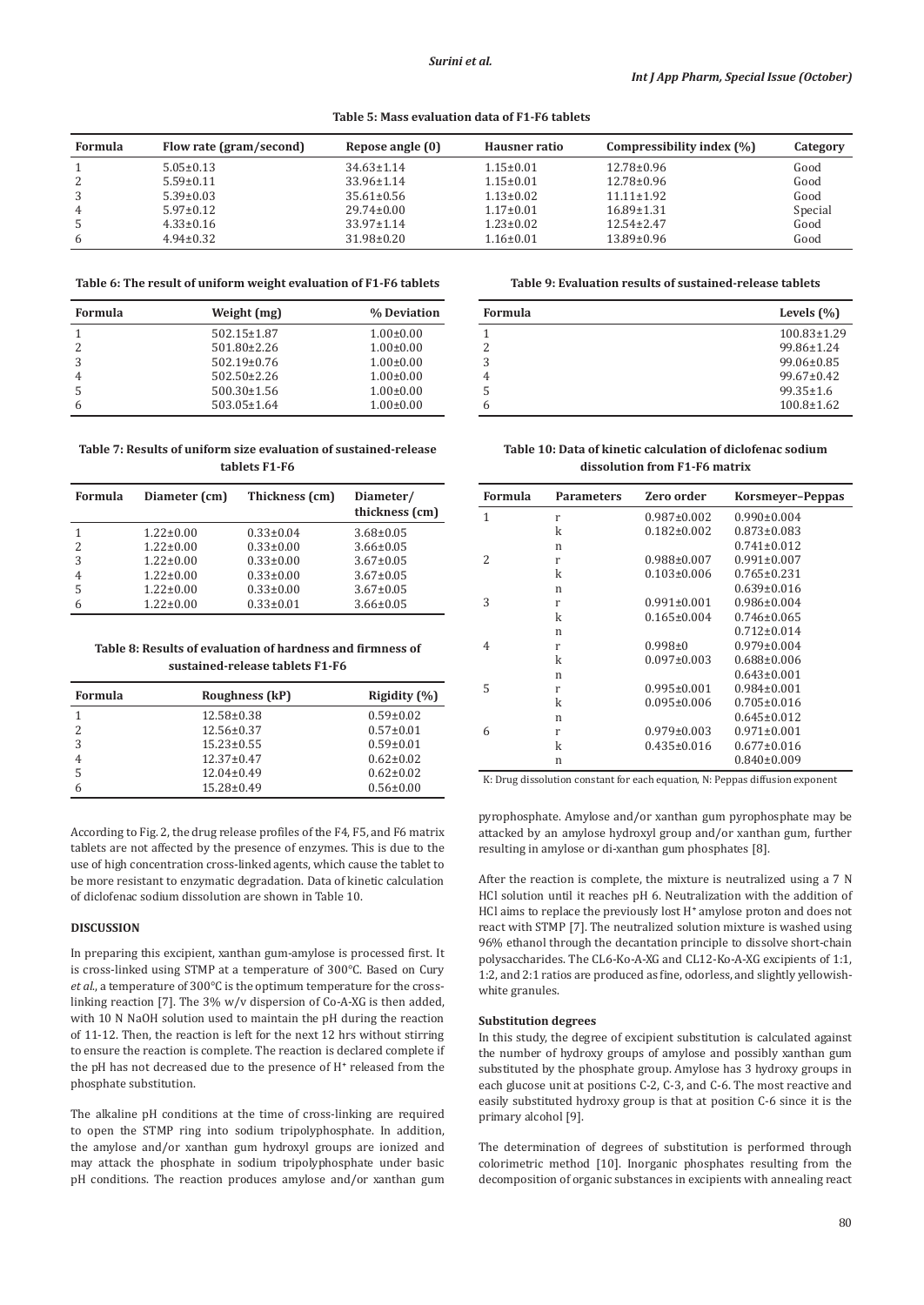**Table 11. Data of kinetic calculation of diclofenac sodium release from F1-F6 matrix**

| Formula | <b>Parameters</b> | Zero order        | Korsmeyer-Peppas  |
|---------|-------------------|-------------------|-------------------|
| 1       | r                 | $0.987 \pm 0.002$ | $0.990 \pm 0.004$ |
|         | k                 | $0.182 \pm 0.002$ | $0.873 \pm 0.083$ |
|         | n                 |                   | $0.741 \pm 0.012$ |
| 2       | r                 | $0.988 \pm 0.007$ | $0.991 \pm 0.007$ |
|         | k                 | $0.103 \pm 0.006$ | $0.765 \pm 0.231$ |
|         | n                 |                   | $0.639 \pm 0.016$ |
| 3       | r                 | $0.991 \pm 0.001$ | $0.986 \pm 0.004$ |
|         | k                 | $0.165 \pm 0.004$ | $0.746 \pm 0.065$ |
|         | n                 |                   | $0.712 \pm 0.014$ |
| 4       | r                 | $0.998 \pm 0$     | $0.979 \pm 0.004$ |
|         | k                 | $0.097 \pm 0.003$ | $0.688 \pm 0.006$ |
|         | n                 |                   | $0.643 \pm 0.001$ |
| 5       | r                 | $0.995 \pm 0.001$ | $0.984 \pm 0.001$ |
|         | k                 | $0.095 \pm 0.006$ | $0.705 \pm 0.016$ |
|         | n                 |                   | $0.645 \pm 0.012$ |
| 6       | r                 | $0.979 \pm 0.003$ | $0.971 \pm 0.001$ |
|         | k                 | $0.435 \pm 0.016$ | $0.677 \pm 0.016$ |
|         | n                 |                   | $0.840 \pm 0.009$ |

with ammonium molybdate to form the phosphomolybdate complex. The phosphomolybdate complex is reduced by ascorbic acid to produce a blue complex.

The degree of excipient substitution does not affect the physical characteristics of excipients, but it affects the functional characteristics of the excipients, namely, the expanding index, gel strength, and viscosity which will affect the ability to release the drug from the excipient matrix.

# **Enzymatic excipient degradation test**

The degradation tests on CL6-Ko-A-XG and CL12-Ko-A-XG are each performed for 60 minutes because the absorption after that time frame did not fall within the 0.2-0.8 range, so the test was not sensitive and accurate. In amylose, the degradation test is also performed, but during minute 15 of the test, no amylose was discontinued because it had degraded; no calculations could be performed.

Fig. 3 shows the enzymatic degradation of 1:1, 1:2, and 2:1 CL6-Ko-A-XG as well as 1:1, 1:2, and 2:1 CL12-Co-A-XG excipients. It showed that CL12-K-A-XG degraded less than CL6-Ko-A-XG. This is because the amount of xanthan gum in the excipient is greater, where xanthan is resistant to enzymatic erosion [11]. In addition, not only does amylose undergo cross-linking but xanthan gum also does. The amount of xanthan gum needed to mask the amylose, thus inhibiting enzymatic degradation, is double.

The CL12-Ko-A-XG 1:2 excipient was degraded less than CL6-Ko-A-XG 1:2. In CL12-Ko-A-XG 1:2, the amylose remained at 66.80%, whereas CL6-Ko-A-XG 1:2 was 37.48% within 1 hr. Larger STMP concentrations lead to more cross-linking in amylose and possibly xanthan gum. Crosslinking decreases the enzyme's ability to enter into the excipient, so the higher the concentration of the shelling agent, the more resistant it is to enzymatic degradation. The bond strength of amylose provides a stable and acid-resistant structure, enzymatic hydrolysis, and heat and shear stress. Overall, the CL12-Ko-A-XG excipient degraded less than CL6-Ko-A-XG with the remaining amylose counts of 37.48-44.9% and 66.80- 75.29% for 1 hr of testing. 20% of the CL6-Ko-A-XG and CL12-Ko-A-XG excipients had degraded at the 10 and 30 minutes marks, which in the experiments showed an 80% amylose residue. Thus, the concentration of STMP and the amylose-xanthan gum concentration ratio used affects the excipient enzyme degradation.

### **Making sustained-release diclofenac sodium tablets**

The addition of Avicel PH 102 is used as a binder. This is because at the time of the tablet printing process using a tablet machine, tablets



**Fig. 1: Drug release profile tablets F1, F2, and F3. In phosphate buffer medium pH 7.4 without enzyme and with enzyme, each point illustrates the mean ± SD (n=3)**



**Fig. 2: Drug release profile tablets F4, F5, and F6. In phosphate buffer medium pH 7.4 without enzyme and with enzyme, each point illustrates the mean ± SD (n=3)**



**Fig. 3: Enzymatic degradation of excipients for 60 minutes. Each dots shows the average value (mean) ± SD (n=3)**

that were not produced to meet the requirements of 10-20 kP hardness, so the tablet becomes fragile and cracked. In this sustained-release formulation, instead of being used solely as a binder, Avicel PH 102 also serves as a lubricant [11] that can prevent the tablets from sticking with punch and dye when printed using a tablet press. Powder evaluation occurs before the printing of tablets.

### **Mass evaluation of tablets**

Mass evaluation is performed before tablet preparation. Evaluations performed include flow rate test, compressibility index test, repose angle test, and Hausner ratio test to assess the flow properties of the powder. Good flow properties will ensure weight uniformity. The better flow properties will ensure a full fill that is evenly distributed so that the weights are all uniform [12].

In addition to the flow rate, flow properties are also influenced by the angle of repose. The repose angle is the maximum angle that exists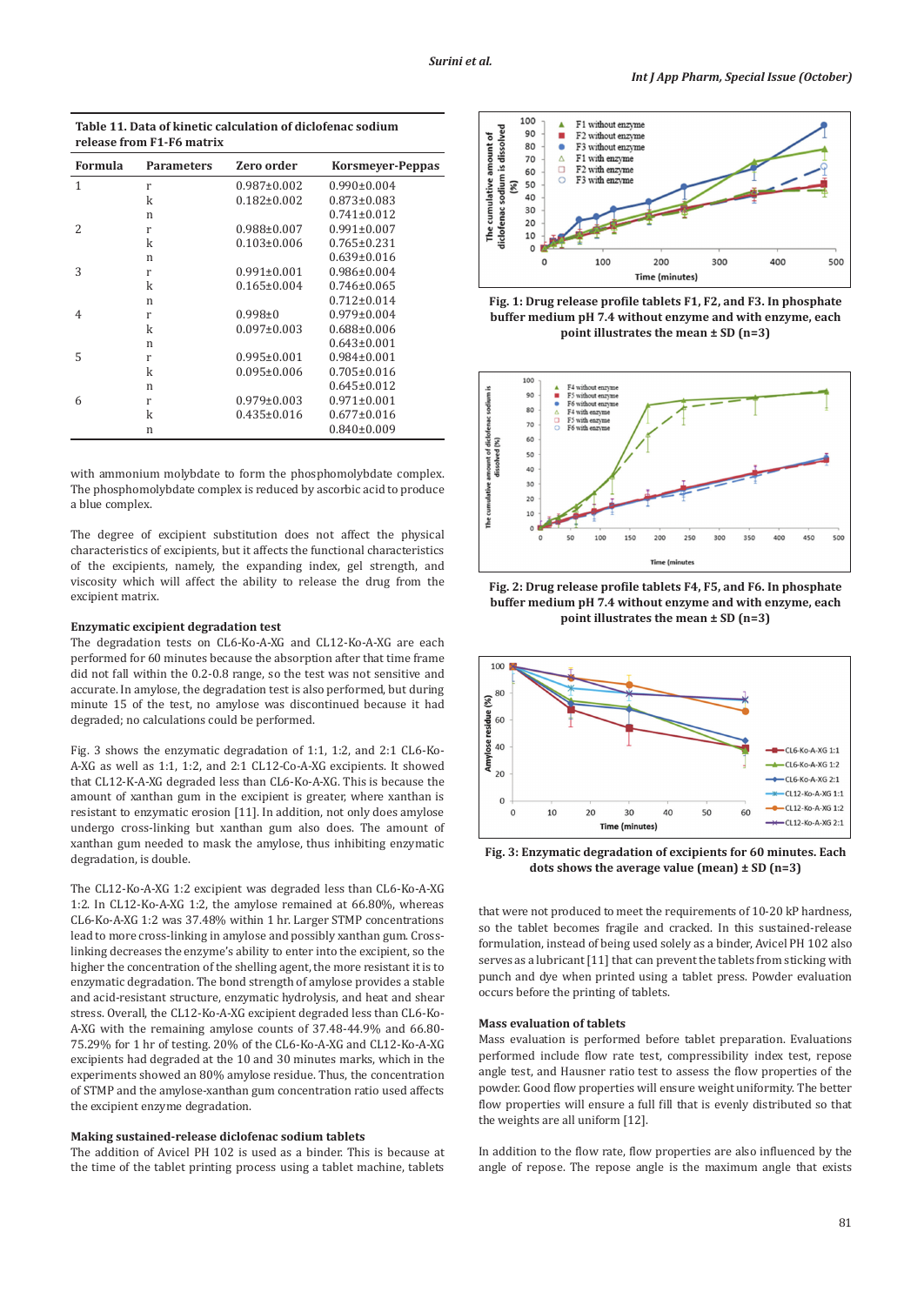between the surface of a powder stack and the horizontal plane, indicating the frictional force between the powder particles. A noncohesive powder can flow well, spread, and form a low heap [12]. The smaller (sloping) the angle of repose, the better the flowing properties of a powder and vice versa [13].

### **Evaluation of sustained-released diclofenac sodium tablet**

### *Physical appearance*

Tablets are formulated as round, flat, brownish-white, and odorless. The physical appearance of tablets can be seen in Fig. 4.

### **Tablet weight uniformity**

Based on Table 7, F1-F6 tablet evaluation results are eligible, thus there is no deviation from Column A (5%) and Column B (10%) from the average weight of each tablet formula, according to Pharmacopoeia Indonesia edition III.

### **Size uniformity**

Based on Table 8, No formula meets the requirements of Pharmacopoeia Indonesia III edition because the tablet diameter is more than three times the thickness of the tablet. However, these requirements have been excluded on the IV Pharmacopoeia.

#### **Tablet hardness**

Hardness is useful as a physical control during the manufacturing process. Tablet rigidity is useful for knowing how resistant tablets are to shocks that occur during manufacturing, packaging, and distribution [14]. The hardness value of the tablet will generally be correlated with the randomness value of the tablet (Table 9). The harder a tablet is, the smaller the value of its rigidity, and *vice versa*. The hardness of the tablet is influenced by the amount of pressure exerted during production as well as the mass particle shape of the tablet. According to Table 9, these six formulas qualify where the weight loss in the assay test is no more than 1%, according to USP 30.

### **Index expands tablet formula**

An index that expands a tablet formula in a medium may affect the release of the drug from the excipient to a particular medium. Testing of the expanding index is carried out on the formula of diclofenac sodium F1-F6 tablets on a phosphate buffer base with a medium pH of 7.4 for 480 minutes. This condition will show the correlation between index-expanded formulas of F1-F6 tablets with the tablets' drug release.

Fig. 5 shows the different indexes inflate each formula's tablet. This is related to the difference in tablet speed for hydrated and hydrogel strength of tablet formulations in the phosphate buffer with a medium pH of 7.4. In the tablet formulation using CL6-Ko-A-XG excipients, CL6- Ko-A-XG 1:2 (F2) has the smallest expanding index compared to CL6- Ko-A-XG 1:1 (F1) and CL6-Ko -A-XG 2:1 (F3). Tablet F2 has an expanded index value of 265.71%, whereas F1 and F3 have values of 407.20% and 451.98%, respectively. The formulation of tablets with CL12-Ko-A-XG 1:2 (F5) excipients show the smallest expansion index value of 238.88%, whereas CL12-Ko-A-XG 1:1 (F4) and CL12-Ko-A-XG 2:1 (F6) have index values of 281.41% and 803.95%, respectively. This is due to the greater amount of xanthan gum, where xanthan gum has a good expanding index in the medium [8].

The index inflated F4 tablet is smaller than F1 and F5 expands less than F2. The concentration of dysfunctional agents affects the index and expands the tablets. In the CL-Ko-A-XG excipient, the excipients are not only amylose but also cross-linked xanthan gum. In F4 and F5, the STMP concentrations used are greater than F1 and F2, so more hydrophilic groups are substituted by phosphates. Xanthan gum has gel strength and a good expanding index [11]. If the xanthan gum is dysfunctional, the xanthan gum chain bond will become stronger. Cross-linking xanthan gum will make the macromolecule matrix stiff so that the index expands the declining tablets [8].



**Fig. 4: Physical appearance of F1 tablets; F2; F3; F4; F5; and F6**



**Fig. 5: Index inflate tablet F1-F6. Each point illustrates the mean ± SD (n=3)**



**Fig. 6: Drug release profile of the formulation tablet with CL6-Ko-A-XG excipient (F1-F3) and with CL6-Ko-A-XG excipient (F4-F6) in a phosphate buffer buffer pH 7.4 without enzyme. Each point represents the mean ± SD (n=3)**

Formula 6 has an expanded index larger than F3 and other formulas. This relates to the amount of amylose and STMP in the excipient. A greater the amount of amylose than the amount of xanthan gum (2:1) causes the excipient to be more easily hydrated, resulting in a larger expanded index. In addition, the STMP concentration used is greater than F3. Administrated amylose with low-to-moderate STMP concentrations will result in a closer chain linkage by strengthening hydrogen bonds with strong covalent bonds. At high concentrations of STMP, many glycemic bridges are found in chains, hydrogen bonds are blocked, and chain links are more loosely coupled with intermediate chain regulation, so the larger the index expands [15].

#### **Determination of tablet content**

This evaluation is performed to determine the dosage of the active substance in a precise pharmaceutical preparation. The pharmaceutical preparation will not cause the expected therapeutic effect if used not according to the range of active substance, or if the active ingredient is less than the dosage. If the content of an active substance is excessive, it can cause toxic effects.

The assay results in Table 10 show that the active ingredient is in the range 90.0-110.0%, thus meeting the requirements of USP 30.

### **Drug release (dissolution) test**

In the preparation of sustained-release tablets, the dissolution test is crucial for understanding the drug's release from the tablet matrix. In this case, diclofenac sodium is used as a drug model. The sustained-release tablets are expected to retain the diclofenac sodium acid release in the phosphate buffering medium at a pH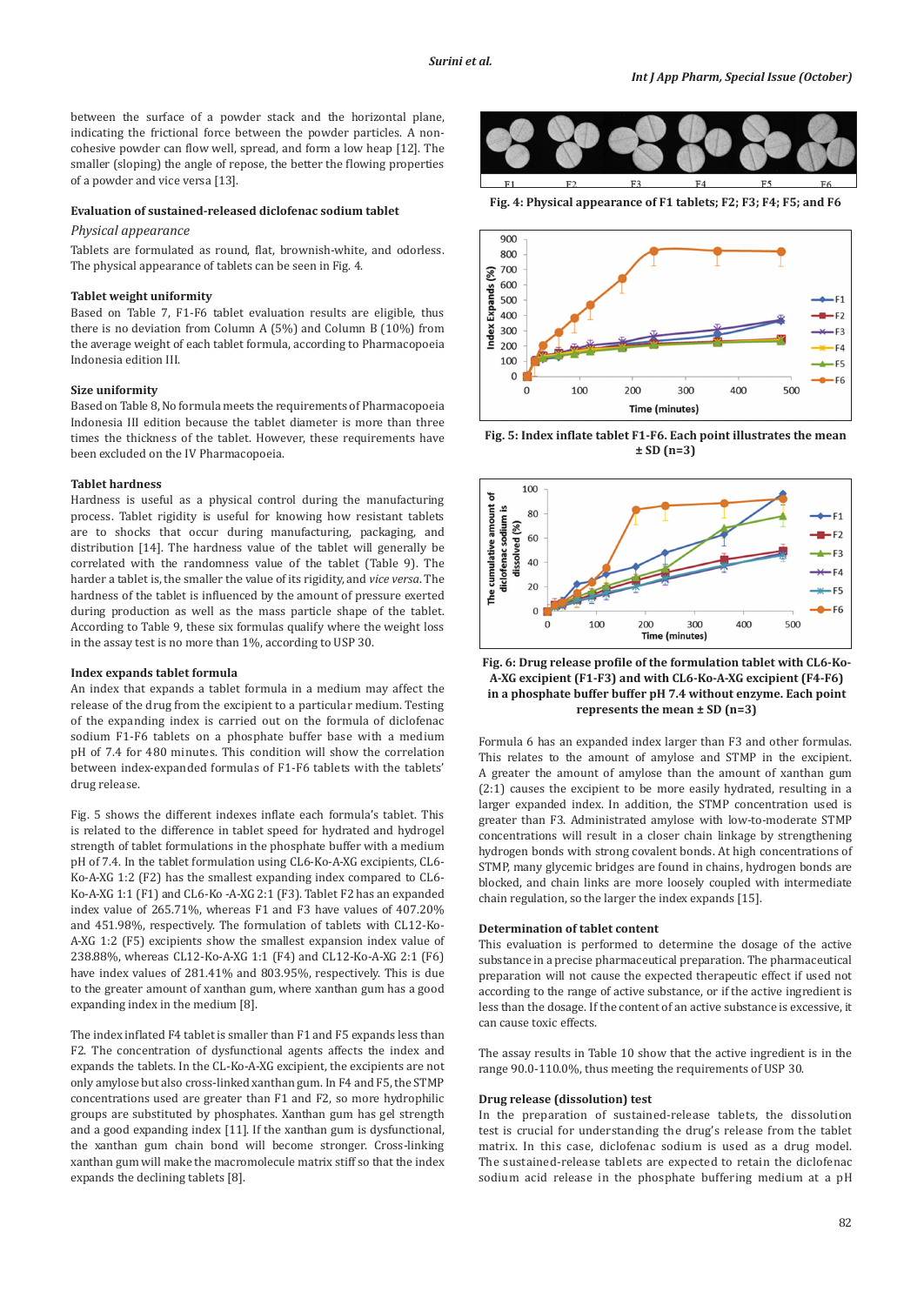of 7.4. The medium is used in accordance with the United States Phamacopoeia  $32<sup>nd</sup>$  ed. [6]. The diclofenac sodium has pKa = 4, so the diclofenac sodium is soluble in alkaline pH and insoluble in acid solution. When the drug is soluble, the preparation will release the drug into the medium. The amount of potassium dihydrogen phosphate used in accordance with the literature will simulate conditions in the small intestine [16].

The drug release profile of diclofenac sodium from the matrix can be seen in Fig. 6. Formulas 1 to 3 are tablet formulas using the CL6-Ko-A-XG matrix with ratios of 1:1, 1:2, and 2:1. The diclofenac sodium release profile shows that F2 can withstand drug release for 8 hrs with a cumulative amount of 49.76%, whereas F1 and F3 indicate drug releases greater than 75-77.99% and 96.53%, respectively. This result is consistent with the inflate index of tablets showing F2 having the smallest expanding index, whereas F3 has the largest of the tablets with the CL6-Ko-A-XG excipient.

In tablets with CL12-Ko-A-XG excipients, F5 showed the smallest drug release compared to F4 and F6, at 45.90%. Formula 4 releases the drug by 47.66% after 8 hrs while F6 releases the drug as much as 92.18% after 8 hrs. This is consistent with the inflate index of tablets (Fig. 5), where tablets with excipient formulations having larger xanthan gum ratios have smaller expanding indices. Xanthan gum has a good expanding index in the medium so it can withstand a longer drug release [8].

A comparison of dissolution profiles between tablets with CL6-Ko-A-XG and CL12-Ko-A-XG excipients in Fig. 6 shows that Formula 4 releases the drug more slowly than F1. Similarly, F5 releases the drug more slowly than F2. As the index profile expands (Fig. 5), the index inflate F4 tablet is smaller than F1 and F5 is smaller than F2. This may be because not only amylose is found in the crosslinked xanthan gum-amylose xanthan excipients, but also xanthan gum. Thus, the higher the concentration of STMP in the matrix, the more the hydrophilic amylose and xanthan gum groups are substituted by the phosphate, the smaller the index expands the tablet, and the less the amount of the drug dissolved. Formula 6 shows a drug release profile faster than F3 and other forms. This is consistent with the rapid expansion index of tablets (Fig. 5).

Formula 6 releases the active substance quickly. This corresponds to the F6 index inflate rapidly expanding up to 240 minutes (Fig. 5). In addition, the F6 contains a 2:1 amylose-xanthan gum ratio with a 12% STMP concentration. The number of cross-linked amylose with higher STMP concentrations is greater than xanthan gum. Amylose with a dysregulatory concentration of more than 10 results in cross-linked amylose showing a decrease in drug release time. The three-dimensional structure of amylose hydrogel with high STMP concentrations resulted in a more split structure when compared to amylose with low-tomoderate STMP concentrations [15]. The structure causes water to penetrate more easily so the tablet expands faster.

Furthermore, the drug release test is carried out in an enzymecontaining medium. The enzyme used is alpha-amylase because the amylose present in the excipient CL-Ko-A-XG is a substrate of alpha-amylase. The medium used is a phosphate buffer at a pH of 7.4 containing 6.7 mM NaCl. The amount of NaCl added is in accordance with the Sigma-Aldrich protocol, and is intended to keep the enzyme activity in the medium.

Fig. 1 shows that the drug release profile of F2 in the medium containing the enzyme is not affected by alpha-amylase. Formulas 1 and 3 have a slower drug release than those in a non-enzyme medium. This is due to the presence of electrolytes in the dissolution medium. Sodium chloride added to the dissolution medium will form Na**<sup>+</sup>** and Cl**-** ions, which will decrease the expanding ability of cross-linked amylose. The presence of electrostatic interactions between amylose and sodium chloride and the competition between amylose and sodium chloride in binding water molecules causes a decrease in the expanding ability of crosslinked amylose [17].

According to Fig. 2, the drug release profiles of the F4, F5, and F6 matrix tablets are not affected by the presence of enzymes. This is due to the use of high concentration cross-linked agents, which cause the tablet to be more resistant to enzymatic degradation. The higher the concentration of dysfunctional agents, the lower the enzyme's ability to enter the excipient. The bond strength of the amylose provides a stable and acid-resistant structure, enzymatic hydrolysis, and heat and shear stress. In the enzymatic degradation test of excipients in powder form, the presence of alpha-amylase was to ensure ease of degradation, but after being formulated and forged into tablets, the drug release is not affected by its presence.

To relate the frequency of drug administration in daily use to the amount of soluble drugs, the Banakar rules are applied. If the percentage of the solution is about 20-45%, then a sustained-release preparation can be used for 32 hrs. If the percentage of drug that dissolves is around 45-75%, it can be used for 16 hrs. If the percentage of the drug that dissolves is over 75%, then the sustained-release preparation can only be used for 8 hrs. According to Fig. 6, the percentage data relating to the amount of drug released in a phosphate buffer medium with a pH of 7.4 without enzymes for 8 hrs, Formulas 2, 4, and 5 fell between 45% and 75%. According to Banakar rules, they can be used as sustainedrelease tablets for 16 hrs. In a matrix of tablets with 1:1 (F4) and 1:2 (F5), CL6-Ko-A-XG 1:2 (F2) and CL12-Ko-A-XG matrices having slowexpanding indices. Thus, the amount of diclofenac sodium released by them is less. In F1, F3, and F6, the percentage of drug quantity released is over 75%, so according to the Banakar rule, they can be used as a sustained-release tablet formula for 8 hrs. However, there is a slowing of the drug release in F1 and F3 when in phosphate buffer medium with a pH of 7.4 and alpha-amylase. According to Fig. 1, the percentage of the released drug is in the range of 45-75%, which according to the Banakar rule, means it can be used as a 16-hrs sustained-release tablet. This is due to the influence of electrolytes in the medium, which leads to a decrease in its ability to inflate amylose cross-link excipients [17]. Figs. 1 and 2 show no change in the drug release profile of F1-F6 in a phosphate buffer medium with a pH of 7.4 and alpha-amylase.

Furthermore, the drug release profile obtained from the six formulas is matched by analyzing them against some drug release kinetics, such as kinetics of zero-order release, first order, Higuchi, and Korsmeyer– Peppas. In each kinetic equation matched with a prepared drug release, the value of the drug release constants (k) and correlation coefficient (r) will be obtained. If a preparation follows zero-order kinetics, then the rate of drug release is constant over time without being affected by the concentration of the drug [18].

Based on Table 11, it is shown that drug releases F1-F6 follow the kinetics of drug release of zero order and Korsmeyer–Peppas. This can be seen by the value of r at the zero order being near zero, and the value of n at Korsmeyer–Peppas being between 0.60 and 0.87. If a preparation follows zero-order kinetics, then the rate of drug release is constant over time without being affected by the concentration of the drug. The Korsmeyer–Peppas equation describes the drug release mechanism of a preparation based on a Fickian diffusion mechanism, a non-Fickian transport, or a super case-II transport mechanism based on the Peppas diffusion exponent value (n) [18].

### **CONCLUSION**

The excipients CL6-Ko-A-XG and CL12-Ko-A-XG degraded by 20% (indicated by the remaining 80% amylose) at 10 minutes and 30 minutes degradation test with alpha-amylase, respectively. The dissolution profiles of tablet formulations with CL6-Ko-A-XG 1:2, CL12-Ko-A-XG 1:1, and 1:2 excipients were not affected by enzymatic degradation and can be used for 16 hrs, whereas the tablet formulation with excipients CL6-Ko-A-XG 2:1 and CL12-Ko-A-XG 2:1 underwent a change in dissolution profile to be slower and can be used for a sustained-release tablet of 8 hrs.

The xanthan gum-amylose cross-linking process can be an alternative to producing more functional excipients as sustained-release tablets